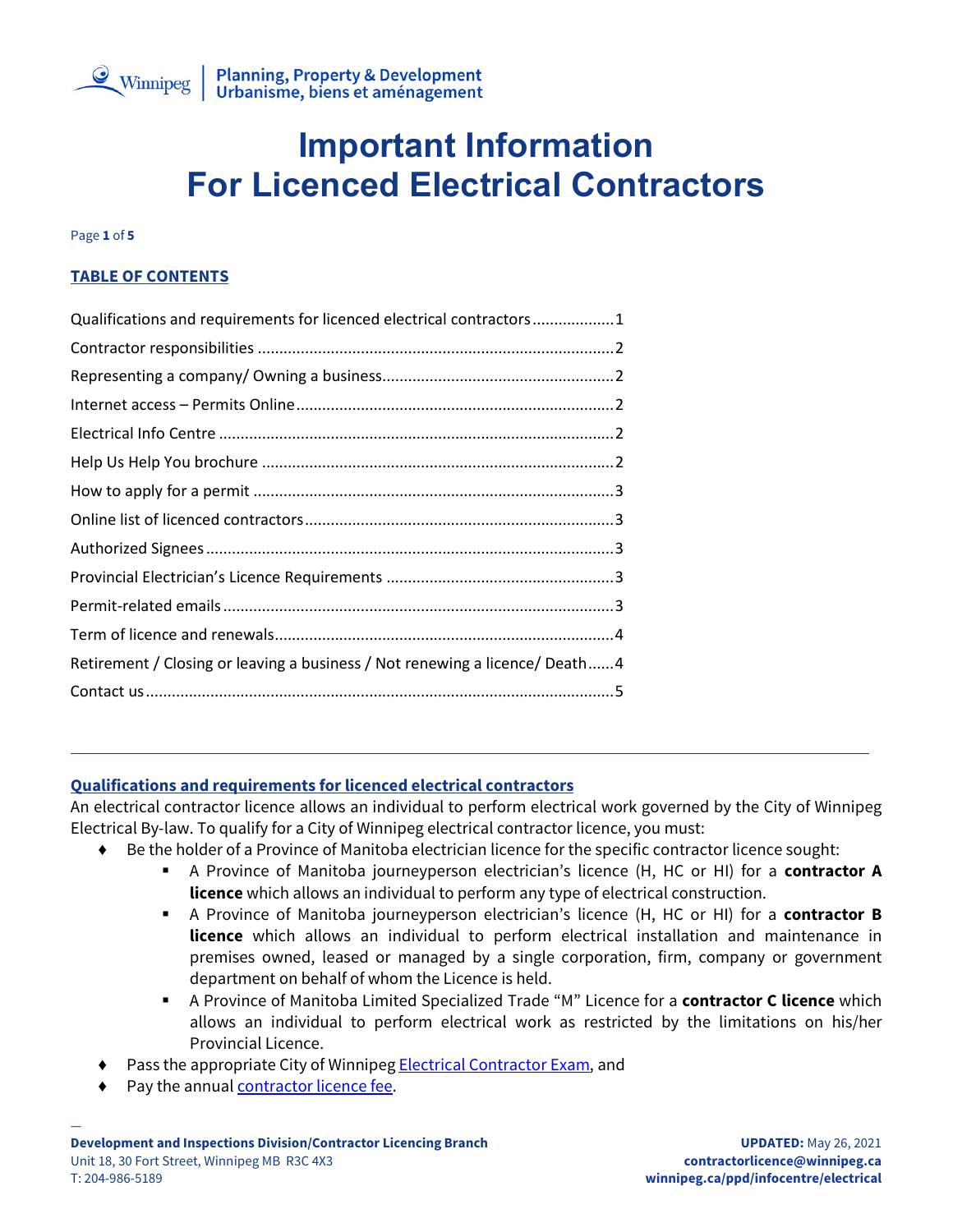Page **2** of **5**

#### <span id="page-1-0"></span>**Contractor responsibilities**

Like your Provincial electrician's ticket, your City of Winnipeg electrical contractor's licence is issued to you personally, based on your personal qualifications, and not to a company or other entity. You are responsible for all electrical work performed under permits obtained via your licence whether you perform the work personally or not. The contact information provided to us is assumed to be your current correct personal information. If you have provided your business info in lieu of your personal info or if your personal information has changed, please contact us to rectify/update a[t contractorlicence@winnipeg.ca.](mailto:contractorlicence@winnipeg.ca?subject=Modify%20my%20contact%20information)

As an electrical contractor you are expected to be familiar with, and comply with, both the administrative and technical requirements of the current enforced edition of the [Winnipeg Electrical By-law](https://www.winnipeg.ca/ppd/Documents/InfoCentre/Electrical/Winnipeg-Electrical-By-law-86-2018.pdf) (WEB). Section 2 of the WEB outlines the requirements pertaining to the Electrical Contractor's responsibilities, the permit procedure and penalties, all which are of particular interest to the contractor.

Be aware that your licence may be revoked if, in the opinion of the authority having jurisdiction, you have violated any of the provisions of the Winnipeg Electrical Bylaw or the Manitoba Building Code; this includes engaging in work without a permit where a permit is required.

### <span id="page-1-1"></span>**Representing a company/ Owning a business**

If you wish to register a business name and have that name reflected on your electrical permits, we can create an associate business folder for that purpose. To do this, [send an email request to add your business name.](mailto:contractorlicence@winnipeg.ca?subject=Please%20create%20an%20associate%20folder%20for%20me) Include your name and licence number and provide all related company contact information (organization name, business address, business landline, business mobile number and your business email address). Also indicate if you would like to have access to Permits Online for that folder.

#### <span id="page-1-2"></span>**Internet access – Permits Online**

We strongly encourage all licenced contractors to register for Permits Online, our permits web hub. Using Permits Online you can apply and pay for your permit applications, track the status of your applications and permits, determine the cost of a permit prior to application submission, update your personal contact information and pay your contractor licence renewal fee. To register, forward your name and licence number via an email request [for Permits Online access.](mailto:contractorlicence@winnipeg.ca?subject=Please%20register%20me%20for%20Permits%20Online)

### <span id="page-1-3"></span>**Electrical Info Centre**

The **Electrical [Info Centre](https://www.winnipeg.ca/ppd/InfoCentre/Electrical/default.stm)** is a City webpage that contains checklists, documents, information, fees, contact info, news, etc. for all things electrical. Its intent is to serve the public as well as the professional; the housing installer as well as commercial & industrial installers. The webpage provides quick links to our Permits Online portal so you can apply for a permit online and check the status of your applications, etc. The site is frequently updated so you can be assured the information is current. Be sure to bookmark our Electrical Info Centre page or add it to your favourites for easy future access.

#### <span id="page-1-4"></span>**Help Us Help You brochure**

—

If you are applying for a commercial electrical permit, please refer to the [Help Us Help You](https://www.winnipeg.ca/ppd/Documents/InfoCentre/Electrical/HelpUsHelpYou.pdf) brochure prior to submitting your application. The brochure will guide you through the submission requirements and how to describe your project for your specific installation to ensure your permit application can be processed as quickly and accurately as possible.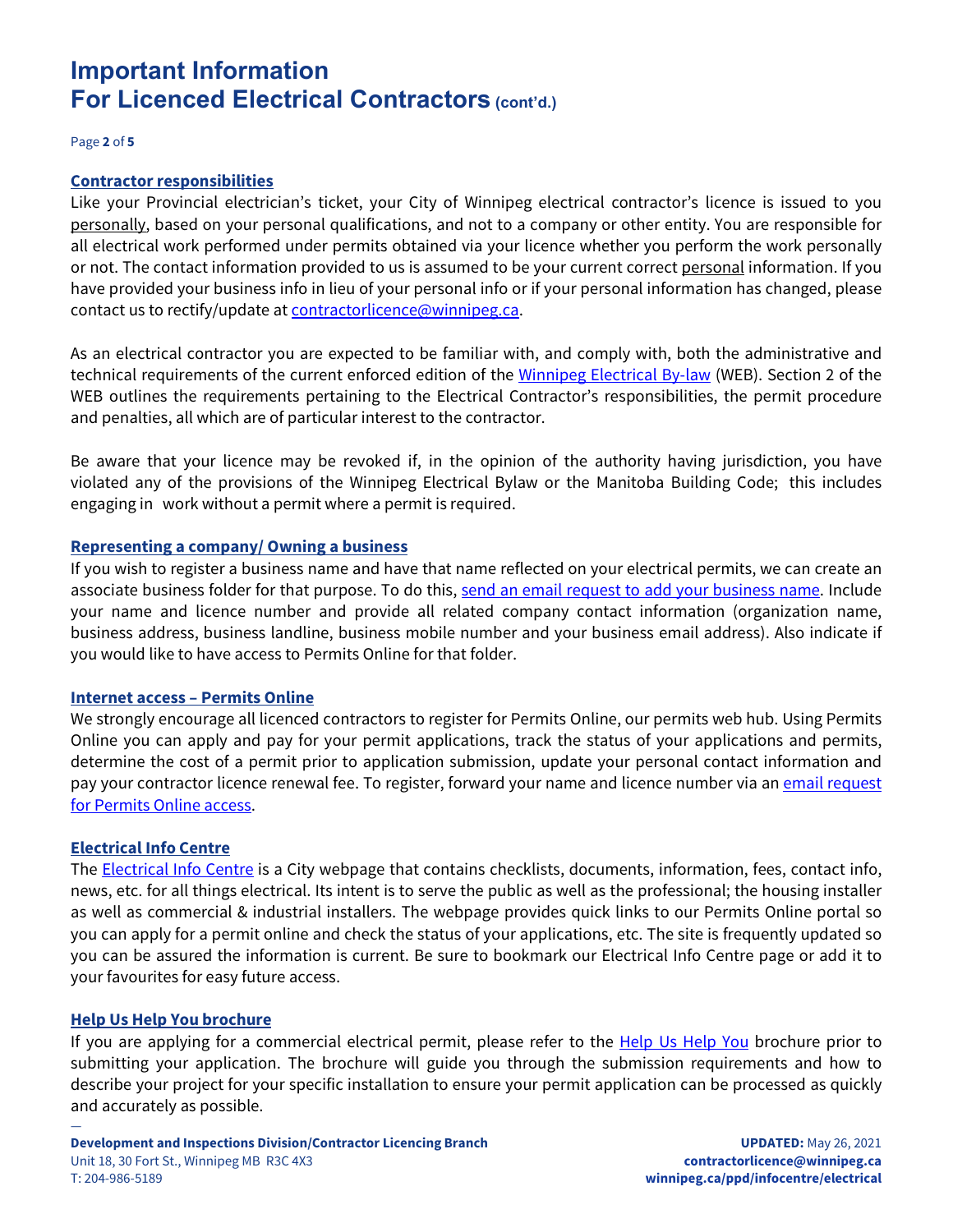Page **3** of **5**

#### <span id="page-2-0"></span>**How to apply for a permit**

Permit applications may be made in person at our Permits Office at Unit 31, 30 Fort Street or *online via your* [Permits Online login.](https://ppdportal.winnipeg.ca/Permits/menu/logon_a.jsp) Application forms for in-person applications are available under Forms and Checklists on our **Electrical [Info Centre.](https://www.winnipeg.ca/ppd/InfoCentre/Electrical/default.stm)** In order to apply online, you must be a registered Permits Online user as noted in the Internet Access section above.

#### <span id="page-2-1"></span>**Online list of licenced contractors**

As a public service, and possibly as promotion for your business, the City publishes a nightly updated online list of [licenced electrical](https://www.winnipeg.ca/ppd/permits/contractor_licenced_electrical.stm) contractors. To protect your privacy, we only publish the contractor's name and business name (if applicable) and the type of licence. Note that this is NOT an option; all active licenced contractors are published. If there are any errors in your published information or your name does not appear on the list when you think it should, [notify us of required changes by email.](mailto:contractorlicence@winnipeg.ca?subject=Correct%20my%20published%20information)

#### <span id="page-2-2"></span>**Authorized Signees**

If you have a staff member tasked with submitting and monitoring permit applications on your behalf, you may want to add that person as an "authorized signee" under your licence. To do this, [send an email to add an](mailto:contractorlicence@winnipeg.ca?subject=Add%20authorized%20signee)  [authorized signee](mailto:contractorlicence@winnipeg.ca?subject=Add%20authorized%20signee) and include the signee's first and last name, address, contact numbers (landline, mobile) and email address and state if you wish to grant him/her Permits Online access. Alternatively, new applicants can complete the "New Authorized Signees" portion of the Licenced Contractor Information Form sent with their notification of exam passed while existing contractors can [request a current Contractor Information Form](mailto:contractorlicence@winnipeg.ca?subject=Please%20send%20a%20current%20Contractor%20Information%20Form) be sent for completion and submission. Note that authorized signees must be employed by you and that you assume full responsibility for their behaviour and actions in relation to permits and for permits obtained by them on your behalf. Where an authorized signee has been confrontational or uncooperative with City staff, The City may request removal of that signee, or may suspend the contractor licence.

### <span id="page-2-3"></span>**Provincial Electrician's Licence Requirements**

Proof of a valid Province of Manitoba Electrician's Licence is a condition of your City of Winnipeg contractor's licence and it is necessary that we have verification of its validity. If your Provincial ticket expires on or before your contractor's licence, you will not be able to renew your contractor's licence until you provide a copy of your valid Manitoba Provincial licence to us. Furthermore, your City of Winnipeg contractor's licence will be suspended until we receive a copy of your renewed Provincial ticket.

The licence suspension does not carry a financial penalty but while your contractor's licence is suspended, you are not eligible to obtain permits for electrical work in the City of Winnipeg. Once a copy of your valid Provincial ticket has been received and recorded, the suspension due to invalid Provincial licence will be lifted.

#### <span id="page-2-4"></span>**Permit-related emails**

—

The Development and Inspections Division communicates regularly via email, whether sent automatically at specific permit-related milestones or manually by City staff. These emails are typically sent to the permit applicant to the email address we have on file and, depending on the permit type or whether Housing or Commercial, etc., may or may not be cc'd to the licenced contractor if the permit applicant is an authorized signee. We acknowledge that the Division's business rules may not suit each company's individual business practices so we recommend you set up your email rules/filters to manage your City of Winnipeg permit-related emails to suit your specific business practices.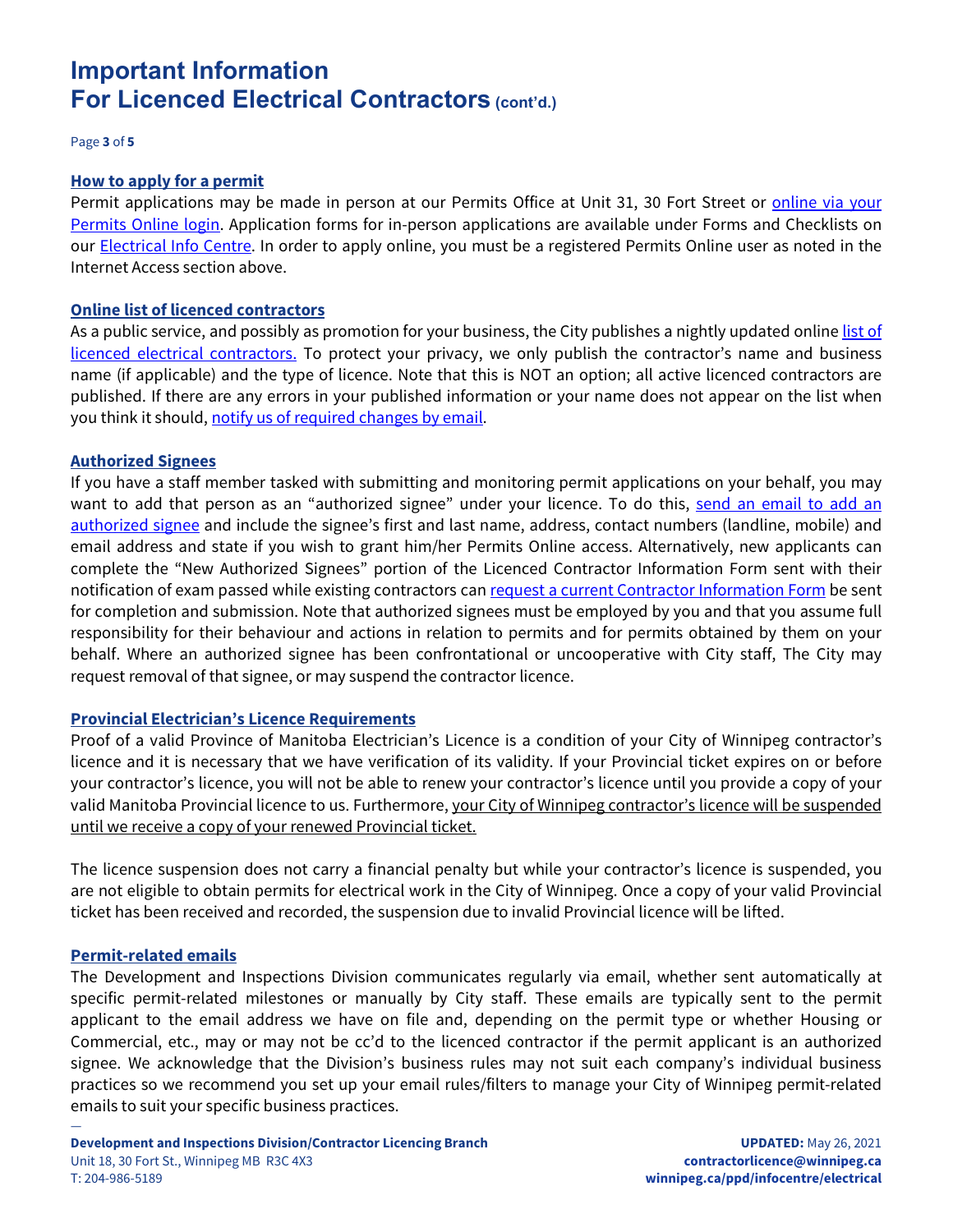#### Page **4** of **5**

#### <span id="page-3-0"></span>**Term of licence and renewals**

As an electrical contractor, you have the option of activating your licence for a one-year or three-year term which will expire on the date indicated on the licence.

- ♦ Approximately 1½ months prior to your licence expiration date, you will receive a notice alerting you of the upcoming licence expiry and accepted methods of payment.
- ♦ Prior to expiration, a number of reminder emails will be sent to the email address(es) we have on file; ensure it remains current.
- ♦ At each licence renewal, you will be requested to confirm your contact information and that of your business and any authorized signees you may have.
- ♦ A late fee will be automatically applied to all licence renewals made after the expiry date, with no exceptions.

Your contractor's licence is intended to be continuous. Should your licence not be renewed within six months of the expiration date indicated, it will become null and void and you will be required to re-write the exam in order to re-qualify. Note that if you opt to allow your contractor's licence to expire beyond six months, you are still responsible for all active permits under your licence until they are closed or cancelled. Refer to the process for "not renewing a licence," below.

# <span id="page-3-1"></span>**Retirement / Closing or leaving a business / Not renewing a licence/ Death**

If retiring from or leaving a business, closing a business, opting to not renew a licence, or in the case of the passing of a licenced contractor, please note the following:

- 1. We cannot transfer permits to another contractor.
- 2. A plan must be in place for closing all open permits under the contractor's licence before the licence expires (refer also to the paragraph below for guidelines regarding the sudden passing of a licenced contractor). Open permits can be viewed by logging on to Permits Online.
- 3. A call for inspection is required for each open permit before it can be closed. Ultimately, the responsibility is on the licenced electrical contractor to contact the appropriate Inspections Branch (i.e.: Housing or Commercial) to schedule final inspections and ensure the permit is closed.
- 4. Additional requirements for **RETIREMENT** or when **LEAVING A BUSINESS**:
	- a. As the licenced contractor, you are still responsible for all work under your licence.
	- b. Ensure a new licenced contractor is in place for the company as soon as possible and definitely before your departure from the company.
	- c. Ensure all new permits are obtained under the new contractor's licence rather than under yours.
	- d. All open permits must be closed in a reasonable amount of time, preferably before company departure but definitely within 60 days thereof.
		- i. Upon request to the Chief Electrical Inspector, an extension to the 60-day grace period may be granted for larger projects that will not be completed within the 60 days.
		- ii. You must indicate to the Inspections Branch who will be the company contact person for taking active responsibility for permit cleanup after your departure. Note that this does not negate your own responsibilities as the licence holder.